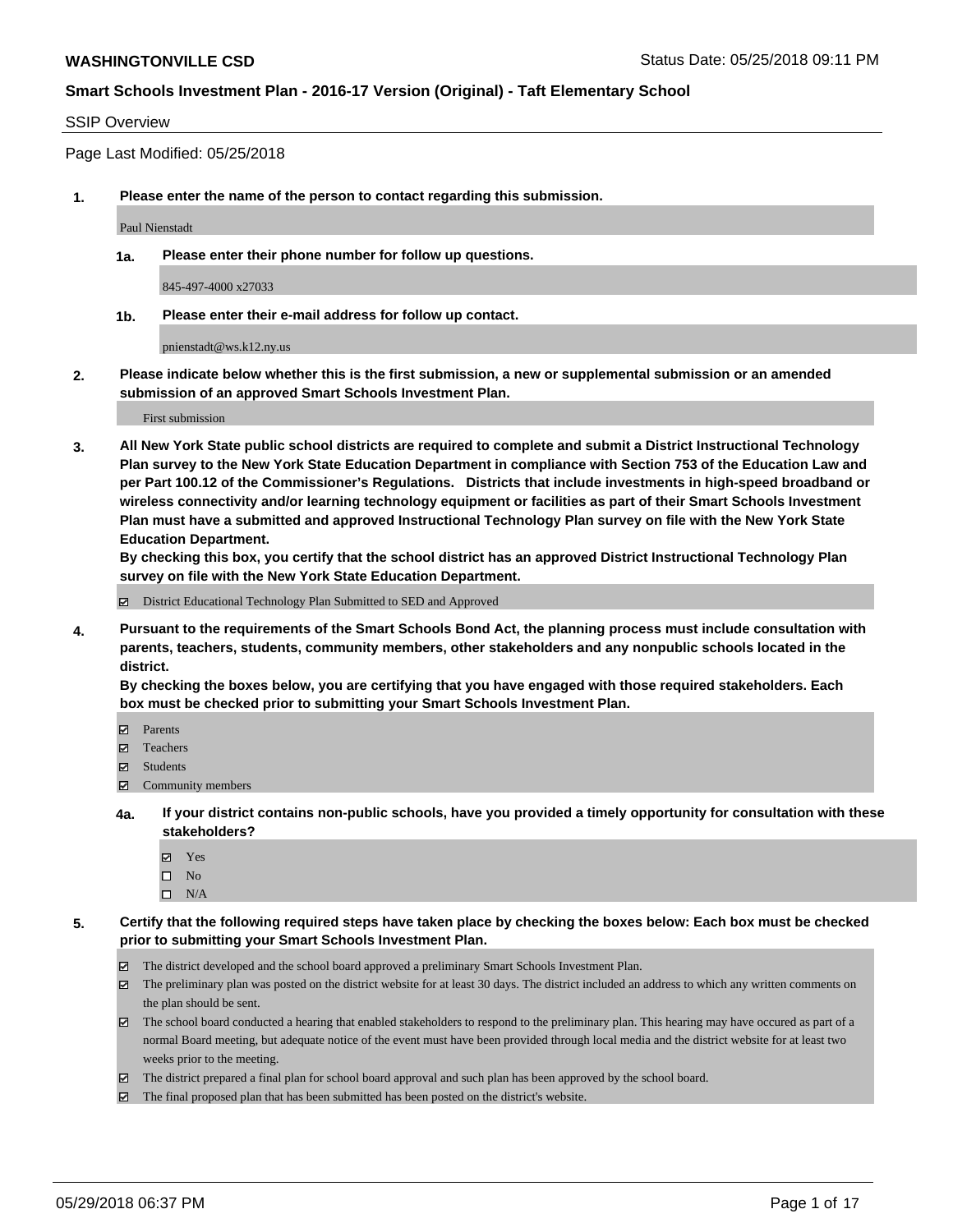SSIP Overview

Page Last Modified: 05/25/2018

**5a. Please upload the proposed Smart Schools Investment Plan (SSIP) that was posted on the district's website, along with any supporting materials. Note that this should be different than your recently submitted Educational Technology Survey. The Final SSIP, as approved by the School Board, should also be posted on the website and remain there during the course of the projects contained therein.**

SSIP Presentation.pptx 09-22-15 Washingtonville Capital Construction 2.pptx

**5b. Enter the webpage address where the final Smart Schools Investment Plan is posted. The Plan should remain posted for the life of the included projects.**

http://www.ws.k12.ny.us/FacilitiesProposition.aspx

**6. Please enter an estimate of the total number of students and staff that will benefit from this Smart Schools Investment Plan based on the cumulative projects submitted to date.**

4,000

**7. An LEA/School District may partner with one or more other LEA/School Districts to form a consortium to pool Smart Schools Bond Act funds for a project that meets all other Smart School Bond Act requirements. Each school district participating in the consortium will need to file an approved Smart Schools Investment Plan for the project and submit a signed Memorandum of Understanding that sets forth the details of the consortium including the roles of each respective district.**

 $\Box$  The district plans to participate in a consortium to partner with other school district(s) to implement a Smart Schools project.

**8. Please enter the name and 6-digit SED Code for each LEA/School District participating in the Consortium.**

| Partner LEA/District | <b>ISED BEDS Code</b> |
|----------------------|-----------------------|
| (No Response)        | (No Response)         |

**9. Please upload a signed Memorandum of Understanding with all of the participating Consortium partners.**

(No Response)

**10. Your district's Smart Schools Bond Act Allocation is:**

\$2,862,021

**11.** Enter the budget sub-allocations by category that you are submitting for approval at this time. If you are not budgeting SSBA funds for a category, please enter 0 (zero.) If the value entered is \$0, you will not be required to complete that survey question.

|                                       | Sub-           |
|---------------------------------------|----------------|
|                                       | Allocations    |
| <b>School Connectivity</b>            | $\overline{0}$ |
| Connectivity Projects for Communities | $\Omega$       |
| <b>Classroom Technology</b>           | $\overline{0}$ |
| Pre-Kindergarten Classrooms           | $\Omega$       |
| Replace Transportable Classrooms      | 2,258,352      |
| High-Tech Security Features           | $\overline{0}$ |
| Totals:                               | 2,258,352      |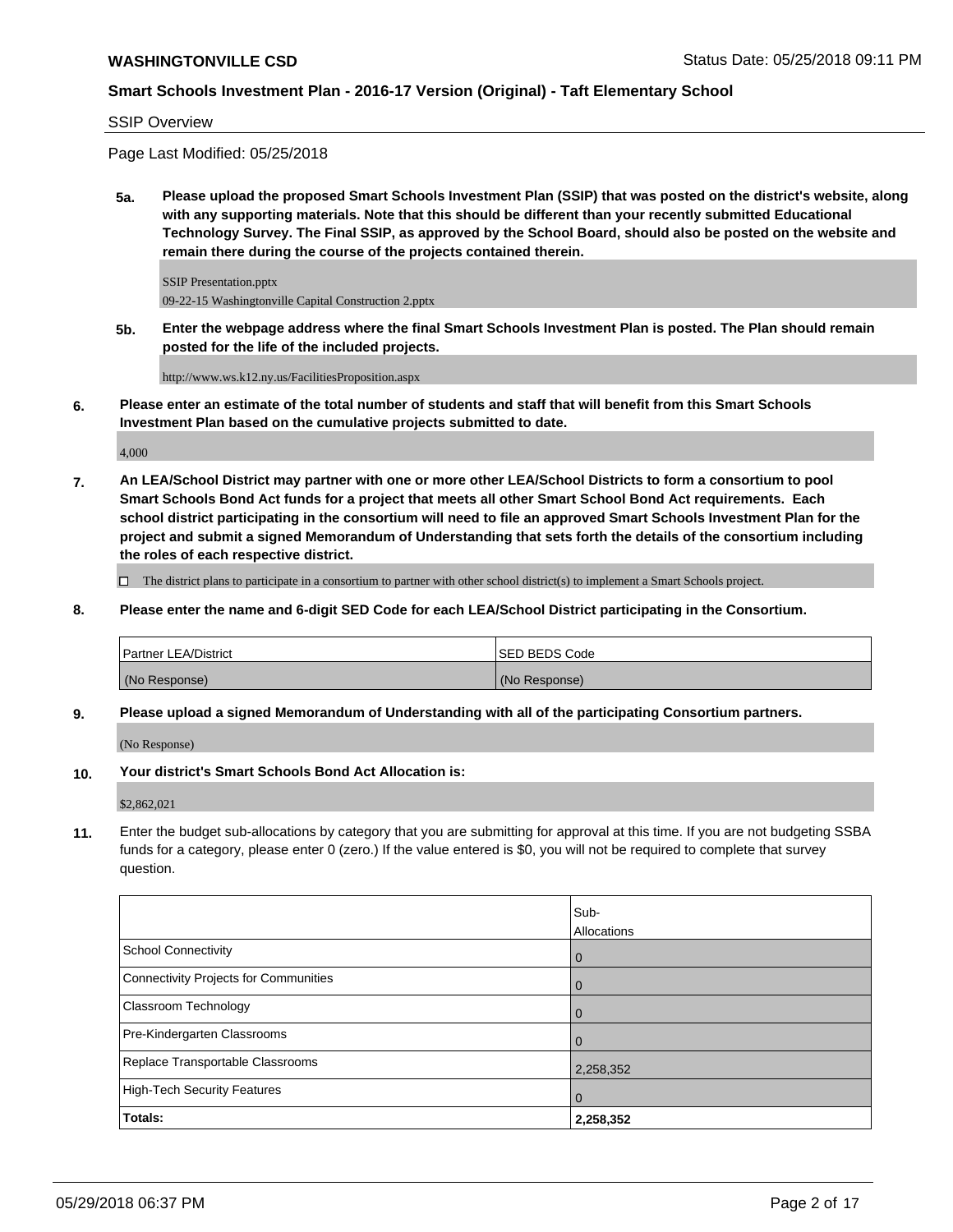#### School Connectivity

Page Last Modified: 04/20/2018

- **1. In order for students and faculty to receive the maximum benefit from the technology made available under the Smart Schools Bond Act, their school buildings must possess sufficient connectivity infrastructure to ensure that devices can be used during the school day. Smart Schools Investment Plans must demonstrate that:**
	- **• sufficient infrastructure that meets the Federal Communications Commission's 100 Mbps per 1,000 students standard currently exists in the buildings where new devices will be deployed, or**
	- **• is a planned use of a portion of Smart Schools Bond Act funds, or**
	- **• is under development through another funding source.**

**Smart Schools Bond Act funds used for technology infrastructure or classroom technology investments must increase the number of school buildings that meet or exceed the minimum speed standard of 100 Mbps per 1,000 students and staff within 12 months. This standard may be met on either a contracted 24/7 firm service or a "burstable" capability. If the standard is met under the burstable criteria, it must be:**

**1. Specifically codified in a service contract with a provider, and**

**2. Guaranteed to be available to all students and devices as needed, particularly during periods of high demand, such as computer-based testing (CBT) periods.**

**Please describe how your district already meets or is planning to meet this standard within 12 months of plan submission.**

(No Response)

- **1a. If a district believes that it will be impossible to meet this standard within 12 months, it may apply for a waiver of this requirement, as described on the Smart Schools website. The waiver must be filed and approved by SED prior to submitting this survey.**
	- By checking this box, you are certifying that the school district has an approved waiver of this requirement on file with the New York State Education Department.
- **2.** Connectivity Speed Calculator **(Required)**

|                         | l Number of<br>Students | Multiply by<br>100 Kbps | Divide by 1000 Current Speed<br>to Convert to<br>Required<br>Speed in Mb | lin Mb           | Expected<br>Speed to be<br>Attained Within Required<br>12 Months | <b>Expected Date</b><br>When<br>Speed Will be<br>Met |
|-------------------------|-------------------------|-------------------------|--------------------------------------------------------------------------|------------------|------------------------------------------------------------------|------------------------------------------------------|
| <b>Calculated Speed</b> | (No<br>Response)        | (No Response)           | (No<br>Response)                                                         | (No<br>Response) | (No<br>Response)                                                 | l (No<br>Response)                                   |

**3. Describe how you intend to use Smart Schools Bond Act funds for high-speed broadband and/or wireless connectivity projects in school buildings.**

(No Response)

**4. Describe the linkage between the district's District Instructional Technology Plan and the proposed projects. (There should be a link between your response to this question and your response to Question 1 in Part E. Curriculum and Instruction "What are the district's plans to use digital connectivity and technology to improve teaching and learning?)**

(No Response)

**5. If the district wishes to have students and staff access the Internet from wireless devices within the school building, or in close proximity to it, it must first ensure that it has a robust Wi-Fi network in place that has sufficient bandwidth to meet user demand.**

**Please describe how you have quantified this demand and how you plan to meet this demand.**

(No Response)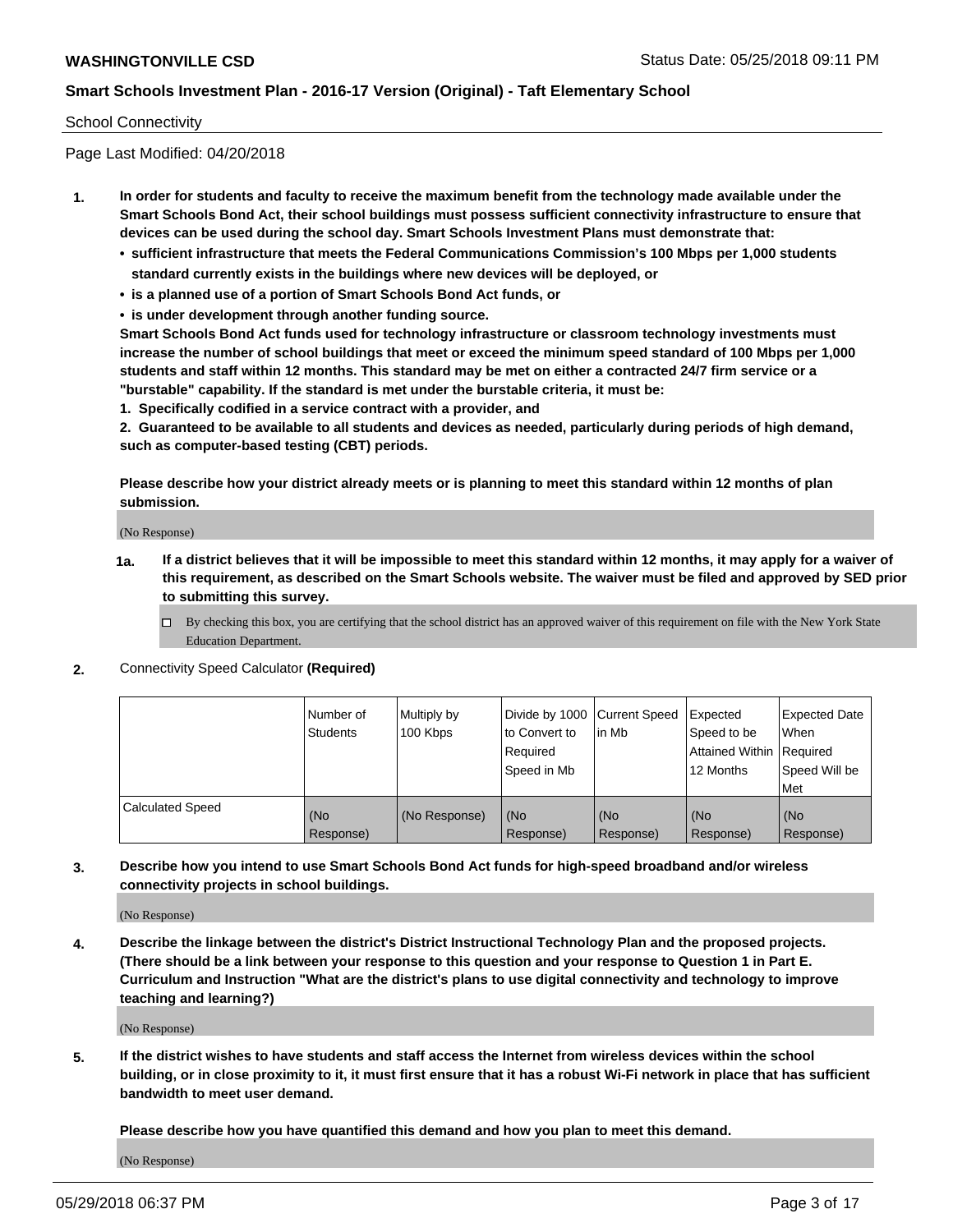#### School Connectivity

Page Last Modified: 04/20/2018

**6. As indicated on Page 5 of the guidance, the Office of Facilities Planning will have to conduct a preliminary review of all capital projects, including connectivity projects.**

**Please indicate on a separate row each project number given to you by the Office of Facilities Planning.**

| Project Number |  |
|----------------|--|
| (No Response)  |  |

**7. Certain high-tech security and connectivity infrastructure projects may be eligible for an expedited review process as determined by the Office of Facilities Planning.**

#### **Was your project deemed eligible for streamlined review?**

(No Response)

#### **8. Include the name and license number of the architect or engineer of record.**

| Name          | License Number |
|---------------|----------------|
| (No Response) | (No Response)  |

**9.** If you are submitting an allocation for **School Connectivity** complete this table.

**Note that the calculated Total at the bottom of the table must equal the Total allocation for this category that you entered in the SSIP Overview overall budget.** 

|                                            | Sub-          |
|--------------------------------------------|---------------|
|                                            | Allocation    |
| Network/Access Costs                       | (No Response) |
| Outside Plant Costs                        | (No Response) |
| School Internal Connections and Components | (No Response) |
| Professional Services                      | (No Response) |
| Testing                                    | (No Response) |
| <b>Other Upfront Costs</b>                 | (No Response) |
| <b>Other Costs</b>                         | (No Response) |
| Totals:                                    | 0             |

**10. Please detail the type, quantity, per unit cost and total cost of the eligible items under each sub-category. This is especially important for any expenditures listed under the "Other" category. All expenditures must be eligible for tax-exempt financing to be reimbursed through the SSBA. Sufficient detail must be provided so that we can verify this is the case. If you have any questions, please contact us directly through smartschools@nysed.gov. NOTE: Wireless Access Points should be included in this category, not under Classroom Educational Technology, except those that will be loaned/purchased for nonpublic schools.**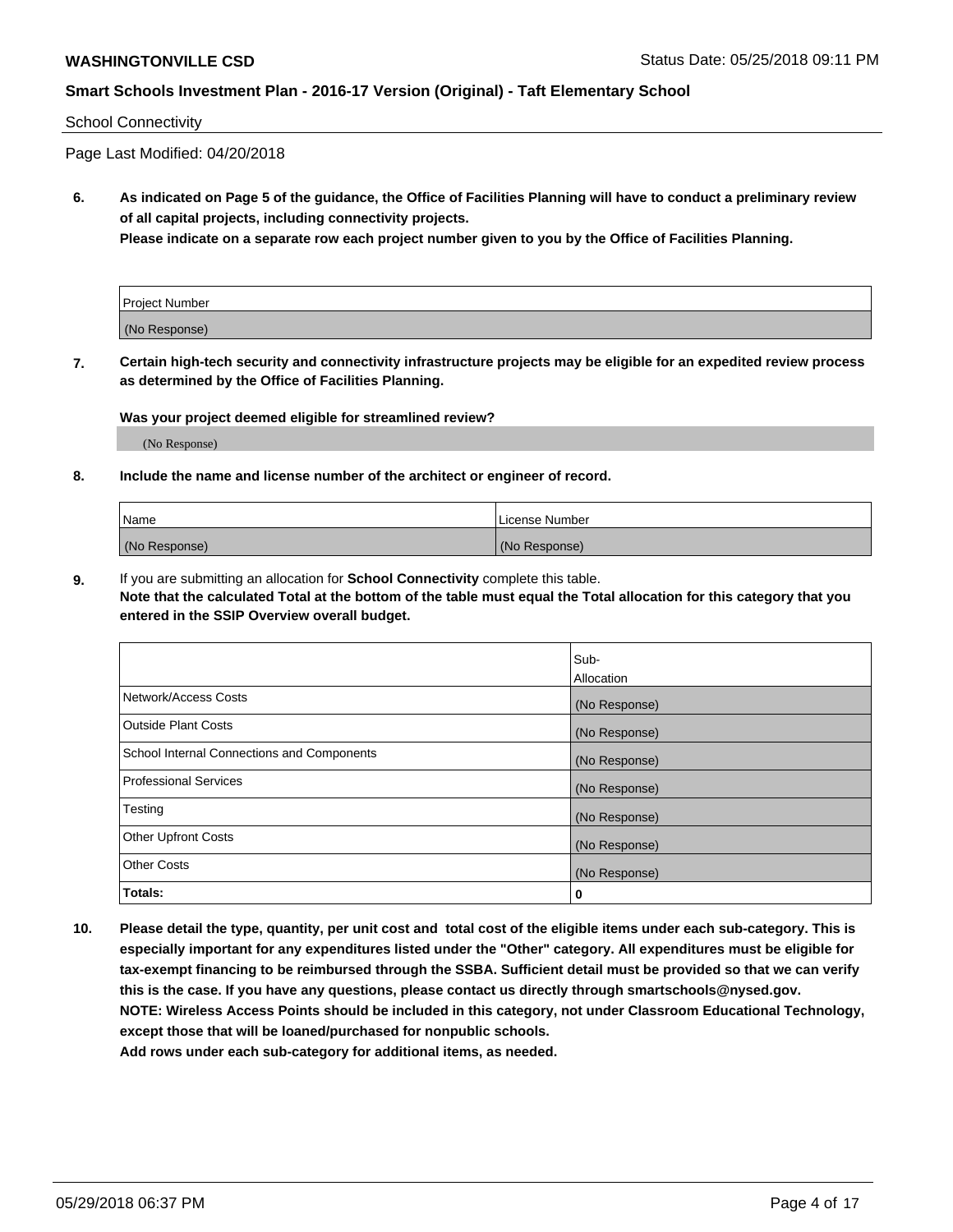School Connectivity

Page Last Modified: 04/20/2018

| Select the allowable expenditure | Item to be purchased | Quantity      | Cost per Item | <b>Total Cost</b> |
|----------------------------------|----------------------|---------------|---------------|-------------------|
| type.                            |                      |               |               |                   |
| Repeat to add another item under |                      |               |               |                   |
| each type.                       |                      |               |               |                   |
| (No Response)                    | (No Response)        | (No Response) | (No Response) | (No Response)     |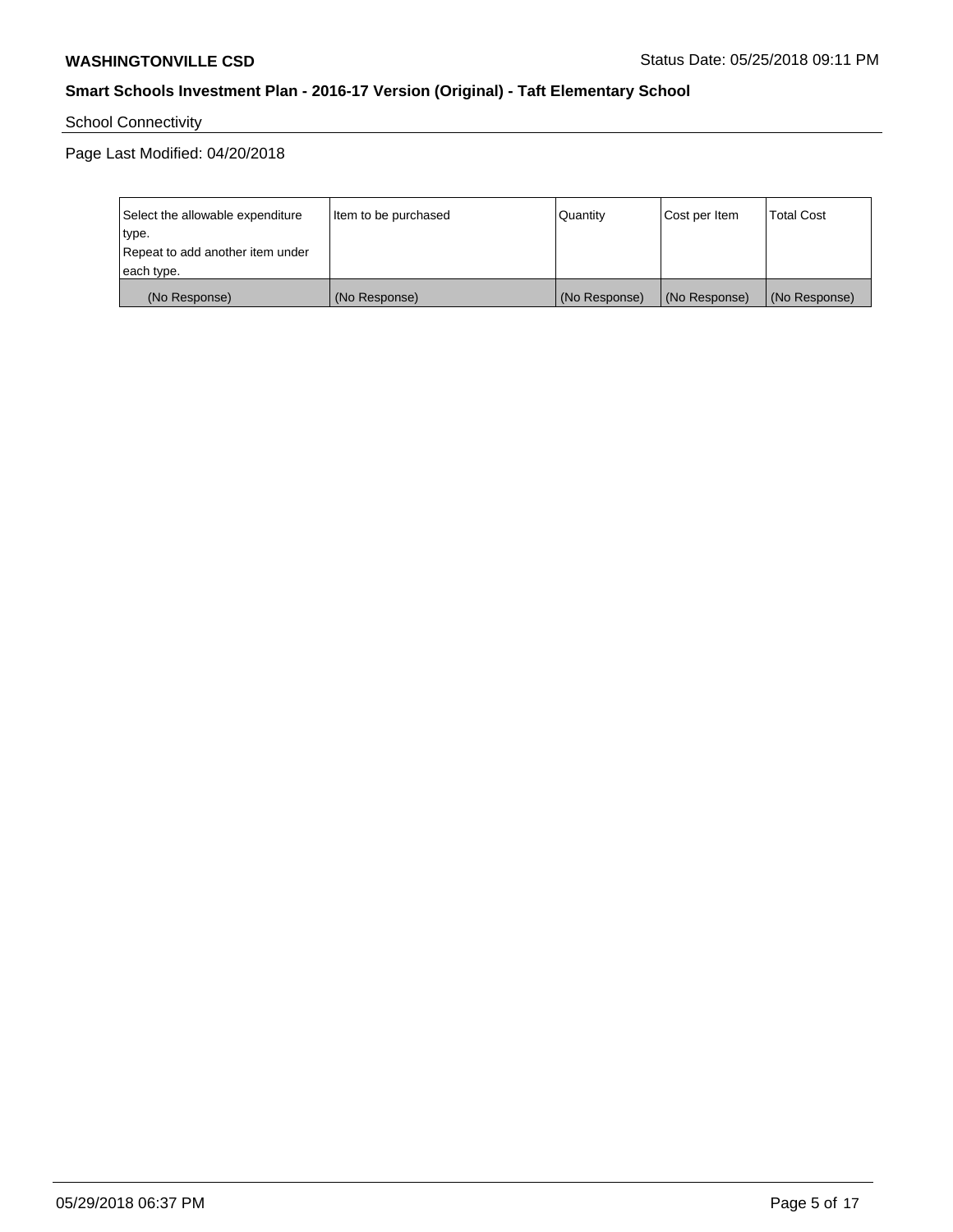Community Connectivity (Broadband and Wireless)

Page Last Modified: 04/20/2018

**1. Describe how you intend to use Smart Schools Bond Act funds for high-speed broadband and/or wireless connectivity projects in the community.**

(No Response)

**2. Please describe how the proposed project(s) will promote student achievement and increase student and/or staff access to the Internet in a manner that enhances student learning and/or instruction outside of the school day and/or school building.**

(No Response)

**3. Community connectivity projects must comply with all the necessary local building codes and regulations (building and related permits are not required prior to plan submission).**

 $\Box$  I certify that we will comply with all the necessary local building codes and regulations.

**4. Please describe the physical location of the proposed investment.**

(No Response)

**5. Please provide the initial list of partners participating in the Community Connectivity Broadband Project, along with their Federal Tax Identification (Employer Identification) number.**

| <b>Project Partners</b> | l Federal ID # |
|-------------------------|----------------|
| (No Response)           | (No Response)  |

**6.** If you are submitting an allocation for **Community Connectivity**, complete this table. **Note that the calculated Total at the bottom of the table must equal the Total allocation for this category that you entered in the SSIP Overview overall budget.**

|                                    | Sub-Allocation |
|------------------------------------|----------------|
| Network/Access Costs               | (No Response)  |
| Outside Plant Costs                | (No Response)  |
| <b>Tower Costs</b>                 | (No Response)  |
| <b>Customer Premises Equipment</b> | (No Response)  |
| Professional Services              | (No Response)  |
| Testing                            | (No Response)  |
| <b>Other Upfront Costs</b>         | (No Response)  |
| <b>Other Costs</b>                 | (No Response)  |
| Totals:                            | 0              |

**7. Please detail the type, quantity, per unit cost and total cost of the eligible items under each sub-category. This is especially important for any expenditures listed under the "Other" category. All expenditures must be capital-bond eligible to be reimbursed through the SSBA. If you have any questions, please contact us directly through smartschools@nysed.gov.**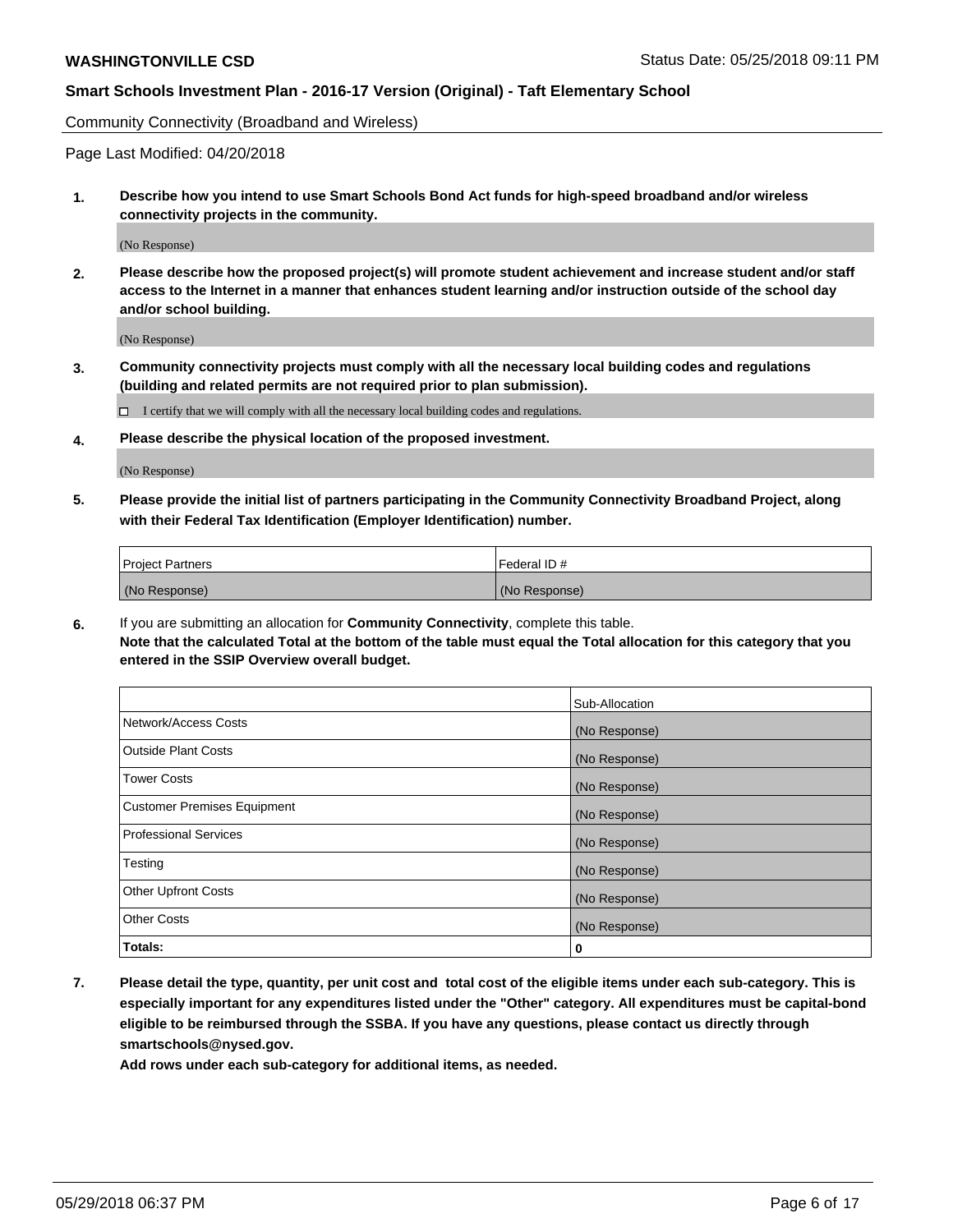Community Connectivity (Broadband and Wireless)

Page Last Modified: 04/20/2018

| Select the allowable expenditure<br>type.<br>Repeat to add another item under<br>each type. | Item to be purchased | Quantity      | Cost per Item | <b>Total Cost</b> |
|---------------------------------------------------------------------------------------------|----------------------|---------------|---------------|-------------------|
| (No Response)                                                                               | (No Response)        | (No Response) | (No Response) | (No Response)     |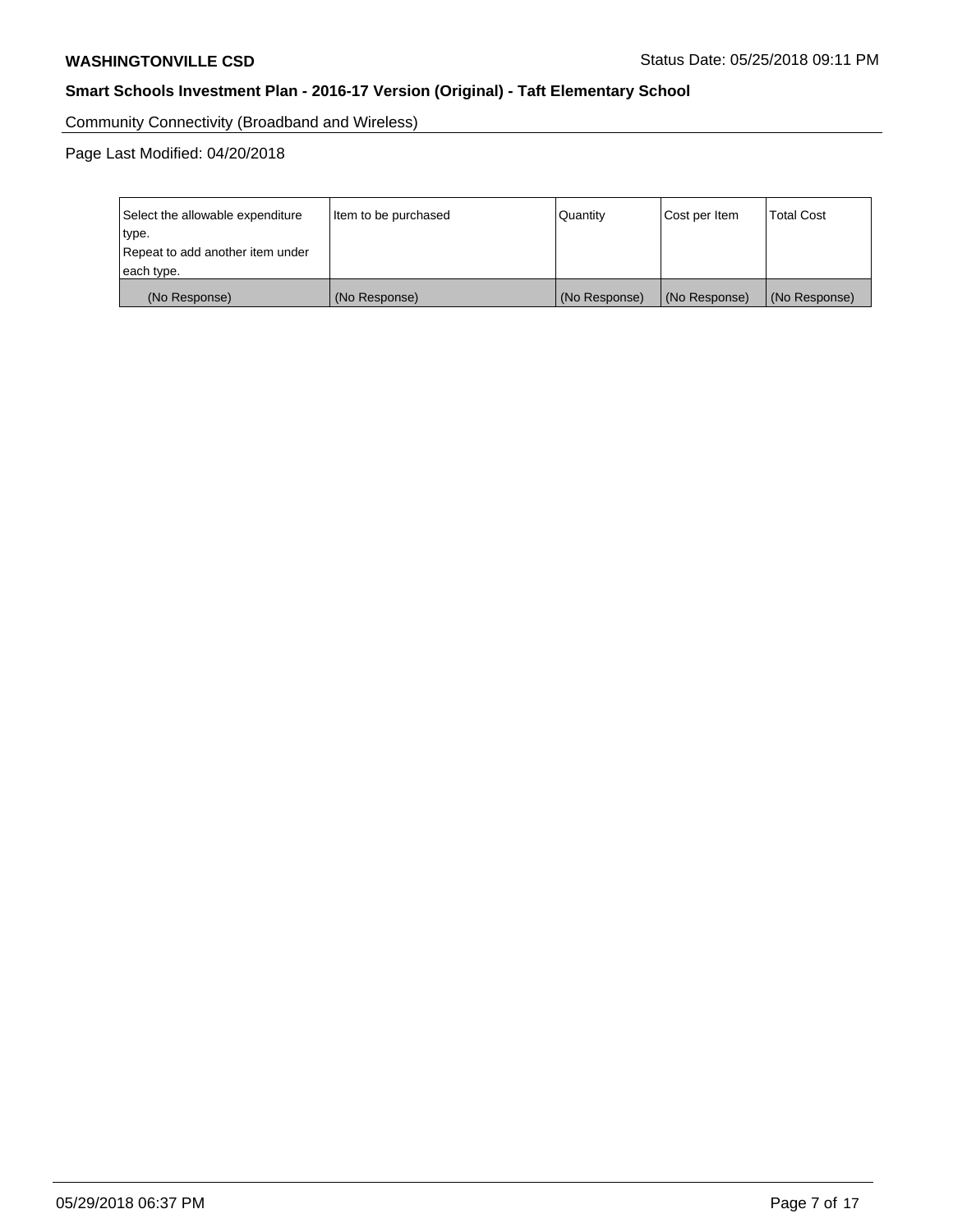### Classroom Learning Technology

Page Last Modified: 04/20/2018

**1. In order for students and faculty to receive the maximum benefit from the technology made available under the Smart Schools Bond Act, their school buildings must possess sufficient connectivity infrastructure to ensure that devices can be used during the school day. Smart Schools Investment Plans must demonstrate that sufficient infrastructure that meets the Federal Communications Commission's 100 Mbps per 1,000 students standard currently exists in the buildings where new devices will be deployed, or is a planned use of a portion of Smart Schools Bond Act funds, or is under development through another funding source.**

**Smart Schools Bond Act funds used for technology infrastructure or classroom technology investments must increase the number of school buildings that meet or exceed the minimum speed standard of 100 Mbps per 1,000 students and staff within 12 months. This standard may be met on either a contracted 24/7 firm service or a "burstable" capability. If the standard is met under the burstable criteria, it must be:**

**1. Specifically codified in a service contract with a provider, and**

**2. Guaranteed to be available to all students and devices as needed, particularly during periods of high demand, such as computer-based testing (CBT) periods.**

**Please describe how your district already meets or is planning to meet this standard within 12 months of plan submission.**

(No Response)

- **1a. If a district believes that it will be impossible to meet this standard within 12 months, it may apply for a waiver of this requirement, as described on the Smart Schools website. The waiver must be filed and approved by SED prior to submitting this survey.**
	- By checking this box, you are certifying that the school district has an approved waiver of this requirement on file with the New York State Education Department.
- **2.** Connectivity Speed Calculator **(Required)**

|                         | l Number of<br><b>Students</b> | Multiply by<br>100 Kbps | Divide by 1000 Current Speed<br>to Convert to<br>Required<br>l Speed in Mb | lin Mb           | Expected<br>Speed to be<br>Attained Within Required<br>12 Months | Expected Date<br>When<br>Speed Will be<br><b>Met</b> |
|-------------------------|--------------------------------|-------------------------|----------------------------------------------------------------------------|------------------|------------------------------------------------------------------|------------------------------------------------------|
| <b>Calculated Speed</b> | (No<br>Response)               | (No Response)           | (No<br>Response)                                                           | (No<br>Response) | (No<br>Response)                                                 | l (No<br>Response)                                   |

**3. If the district wishes to have students and staff access the Internet from wireless devices within the school building, or in close proximity to it, it must first ensure that it has a robust Wi-Fi network in place that has sufficient bandwidth to meet user demand.**

**Please describe how you have quantified this demand and how you plan to meet this demand.**

(No Response)

**4. All New York State public school districts are required to complete and submit an Instructional Technology Plan survey to the New York State Education Department in compliance with Section 753 of the Education Law and per Part 100.12 of the Commissioner's Regulations.**

**Districts that include educational technology purchases as part of their Smart Schools Investment Plan must have a submitted and approved Instructional Technology Plan survey on file with the New York State Education Department.**

- By checking this box, you are certifying that the school district has an approved Instructional Technology Plan survey on file with the New York State Education Department.
- **5. Describe the devices you intend to purchase and their compatibility with existing or planned platforms or systems. Specifically address the adequacy of each facility's electrical, HVAC and other infrastructure necessary to install and support the operation of the planned technology.**

(No Response)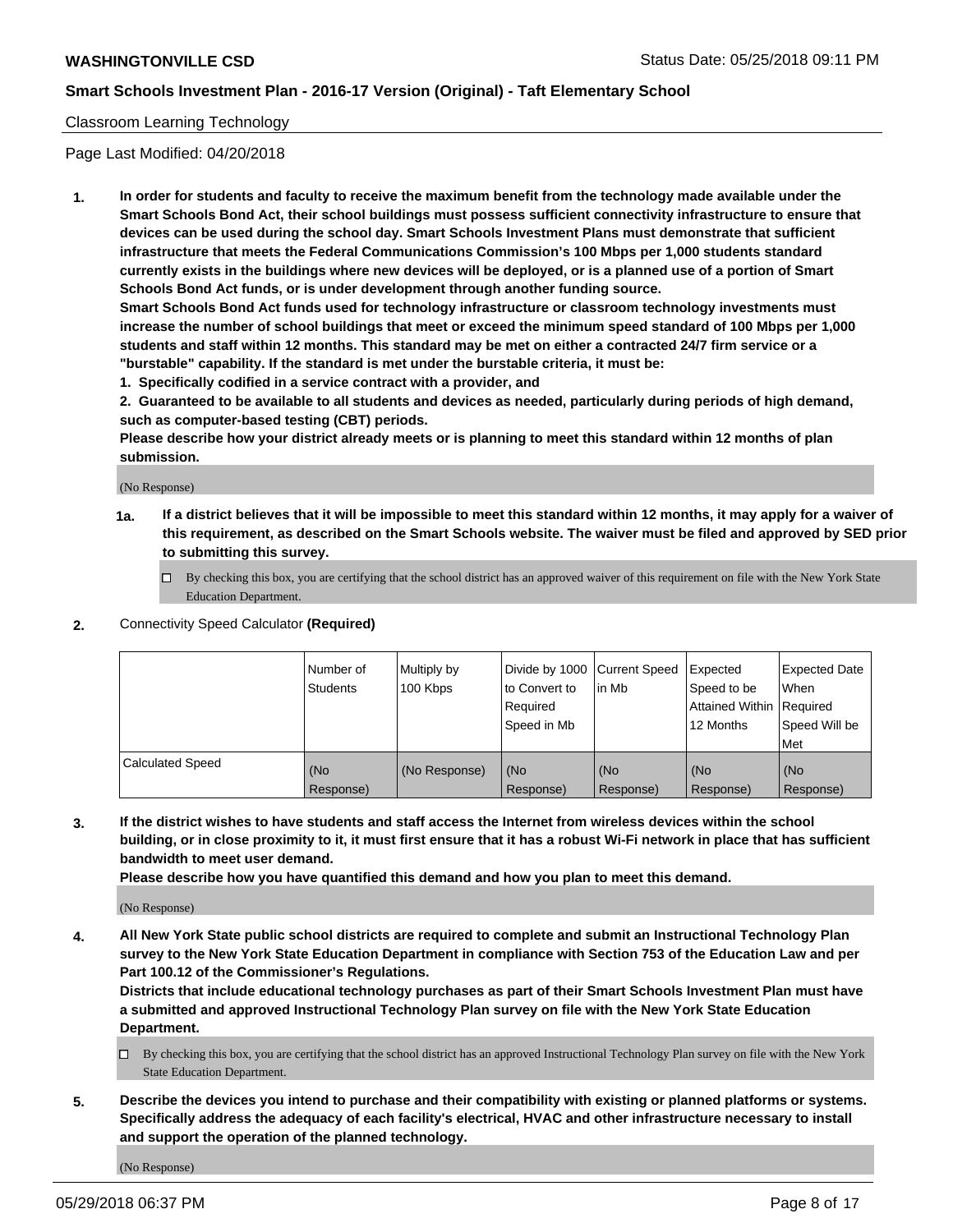#### Classroom Learning Technology

Page Last Modified: 04/20/2018

- **6. Describe how the proposed technology purchases will:**
	- **> enhance differentiated instruction;**
	- **> expand student learning inside and outside the classroom;**
	- **> benefit students with disabilities and English language learners; and**
	- **> contribute to the reduction of other learning gaps that have been identified within the district.**

**The expectation is that districts will place a priority on addressing the needs of students who struggle to succeed in a rigorous curriculum. Responses in this section should specifically address this concern and align with the district's Instructional Technology Plan (in particular Question 2 of E. Curriculum and Instruction: "Does the district's instructional technology plan address the needs of students with disabilities to ensure equitable access to instruction, materials and assessments?" and Question 3 of the same section: "Does the district's instructional technology plan address the provision of assistive technology specifically for students with disabilities to ensure access to and participation in the general curriculum?"**

(No Response)

**7. Where appropriate, describe how the proposed technology purchases will enhance ongoing communication with parents and other stakeholders and help the district facilitate technology-based regional partnerships, including distance learning and other efforts.**

(No Response)

**8. Describe the district's plan to provide professional development to ensure that administrators, teachers and staff can employ the technology purchased to enhance instruction successfully.**

**Note: This response should be aligned and expanded upon in accordance with your district's response to Question 1 of F. Professional Development of your Instructional Technology Plan: "Please provide a summary of professional development offered to teachers and staff, for the time period covered by this plan, to support technology to enhance teaching and learning. Please include topics, audience and method of delivery within your summary."**

(No Response)

- **9. Districts must contact the SUNY/CUNY teacher preparation program that supplies the largest number of the district's new teachers to request advice on innovative uses and best practices at the intersection of pedagogy and educational technology.**
	- $\Box$  By checking this box, you certify that you have contacted the SUNY/CUNY teacher preparation program that supplies the largest number of your new teachers to request advice on these issues.
	- **9a. Please enter the name of the SUNY or CUNY Institution that you contacted.**

(No Response)

**9b. Enter the primary Institution phone number.**

(No Response)

**9c. Enter the name of the contact person with whom you consulted and/or will be collaborating with on innovative uses of technology and best practices.**

(No Response)

**10. A district whose Smart Schools Investment Plan proposes the purchase of technology devices and other hardware must account for nonpublic schools in the district.**

**Are there nonpublic schools within your school district?**

Yes

 $\hfill \square$  No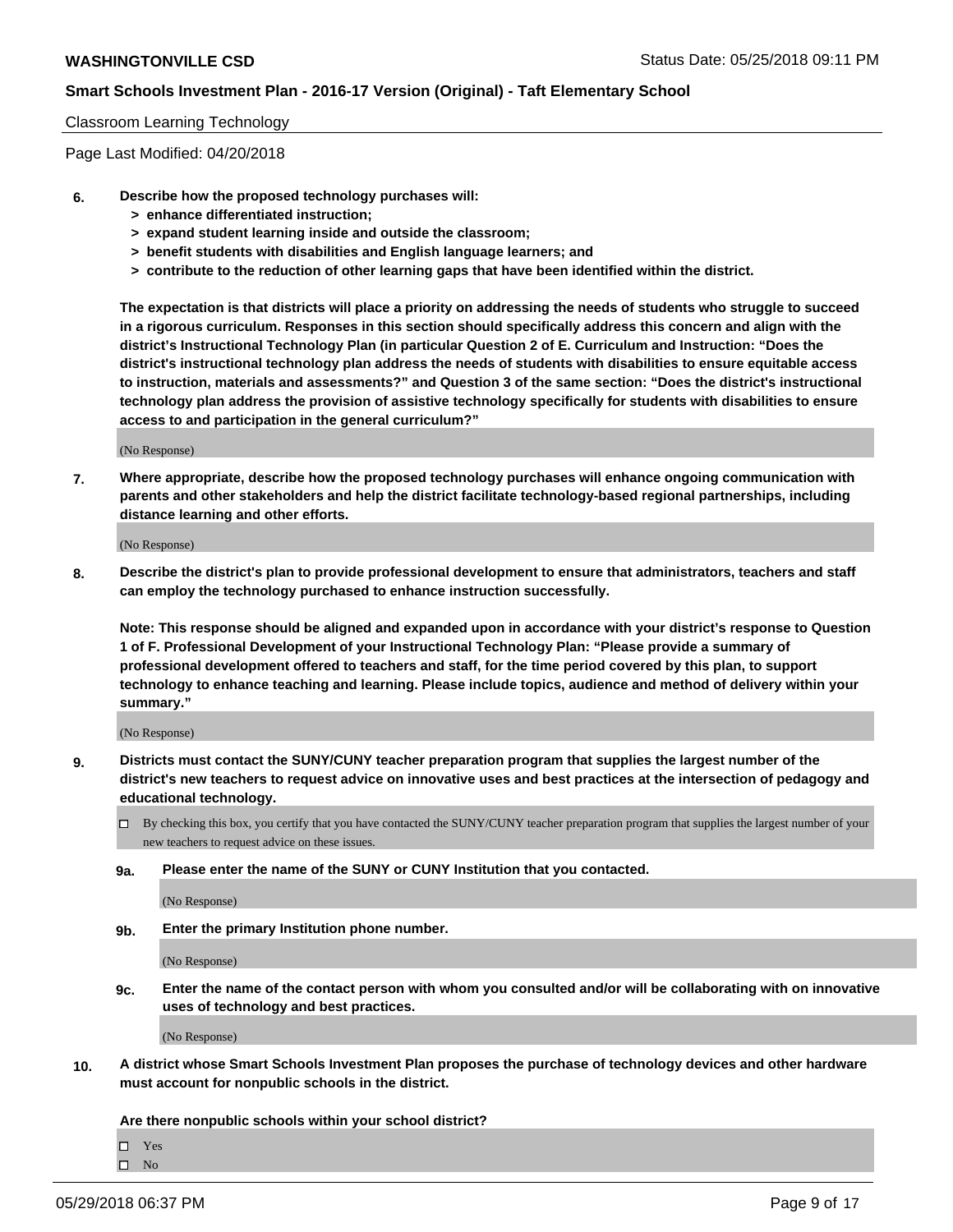Classroom Learning Technology

Page Last Modified: 04/20/2018

#### **11.** Nonpublic Classroom Technology Loan Calculator

The Smart Schools Bond Act provides that any Classroom Learning Technology purchases made using Smart Schools funds shall be lent, upon request, to nonpublic schools in the district. However, no school district shall be required to loan technology in amounts greater than the total obtained and spent on technology pursuant to the Smart Schools Bond Act and the value of such loan may not exceed the total of \$250 multiplied by the nonpublic school enrollment in the base year at the time of enactment.

See: http://www.p12.nysed.gov/mgtserv/smart\_schools/docs/Smart\_Schools\_Bond\_Act\_Guidance\_04.27.15\_Final.pdf.

|                                       | 1. Classroom<br>Technology<br>Sub-allocation | l 2. Public<br>Enrollment<br>$(2014 - 15)$ | l 3. Nonpublic<br>Enrollment<br>(2014-15) | 4. Sum of<br>Public and<br>l Nonpublic<br>Enrollment | l 5. Total Per<br>Pupil Sub-<br>lallocation                                                   | l 6. Total<br>Nonpublic Loan<br>Amount |
|---------------------------------------|----------------------------------------------|--------------------------------------------|-------------------------------------------|------------------------------------------------------|-----------------------------------------------------------------------------------------------|----------------------------------------|
| Calculated Nonpublic Loan<br>l Amount |                                              |                                            |                                           |                                                      | (No Response)   (No Response)   (No Response)   (No Response)   (No Response)   (No Response) |                                        |

**12. To ensure the sustainability of technology purchases made with Smart Schools funds, districts must demonstrate a long-term plan to maintain and replace technology purchases supported by Smart Schools Bond Act funds. This sustainability plan shall demonstrate a district's capacity to support recurring costs of use that are ineligible for Smart Schools Bond Act funding such as device maintenance, technical support, Internet and wireless fees, maintenance of hotspots, staff professional development, building maintenance and the replacement of incidental items. Further, such a sustainability plan shall include a long-term plan for the replacement of purchased devices and equipment at the end of their useful life with other funding sources.**

 $\square$  By checking this box, you certify that the district has a sustainability plan as described above.

**13. Districts must ensure that devices purchased with Smart Schools Bond funds will be distributed, prepared for use, maintained and supported appropriately. Districts must maintain detailed device inventories in accordance with generally accepted accounting principles.**

By checking this box, you certify that the district has a distribution and inventory management plan and system in place.

**14.** If you are submitting an allocation for **Classroom Learning Technology** complete this table.

**Note that the calculated Total at the bottom of the table must equal the Total allocation for this category that you entered in the SSIP Overview overall budget.**

|                          | Sub-Allocation |
|--------------------------|----------------|
| Interactive Whiteboards  | (No Response)  |
| <b>Computer Servers</b>  | (No Response)  |
| <b>Desktop Computers</b> | (No Response)  |
| <b>Laptop Computers</b>  | (No Response)  |
| <b>Tablet Computers</b>  | (No Response)  |
| <b>Other Costs</b>       | (No Response)  |
| Totals:                  | 0              |

**15. Please detail the type, quantity, per unit cost and total cost of the eligible items under each sub-category. This is especially important for any expenditures listed under the "Other" category. All expenditures must be capital-bond eligible to be reimbursed through the SSBA. If you have any questions, please contact us directly through smartschools@nysed.gov.**

**Please specify in the "Item to be Purchased" field which specific expenditures and items are planned to meet the district's nonpublic loan requirement, if applicable.**

**NOTE: Wireless Access Points that will be loaned/purchased for nonpublic schools should ONLY be included in this category, not under School Connectivity, where public school districts would list them.**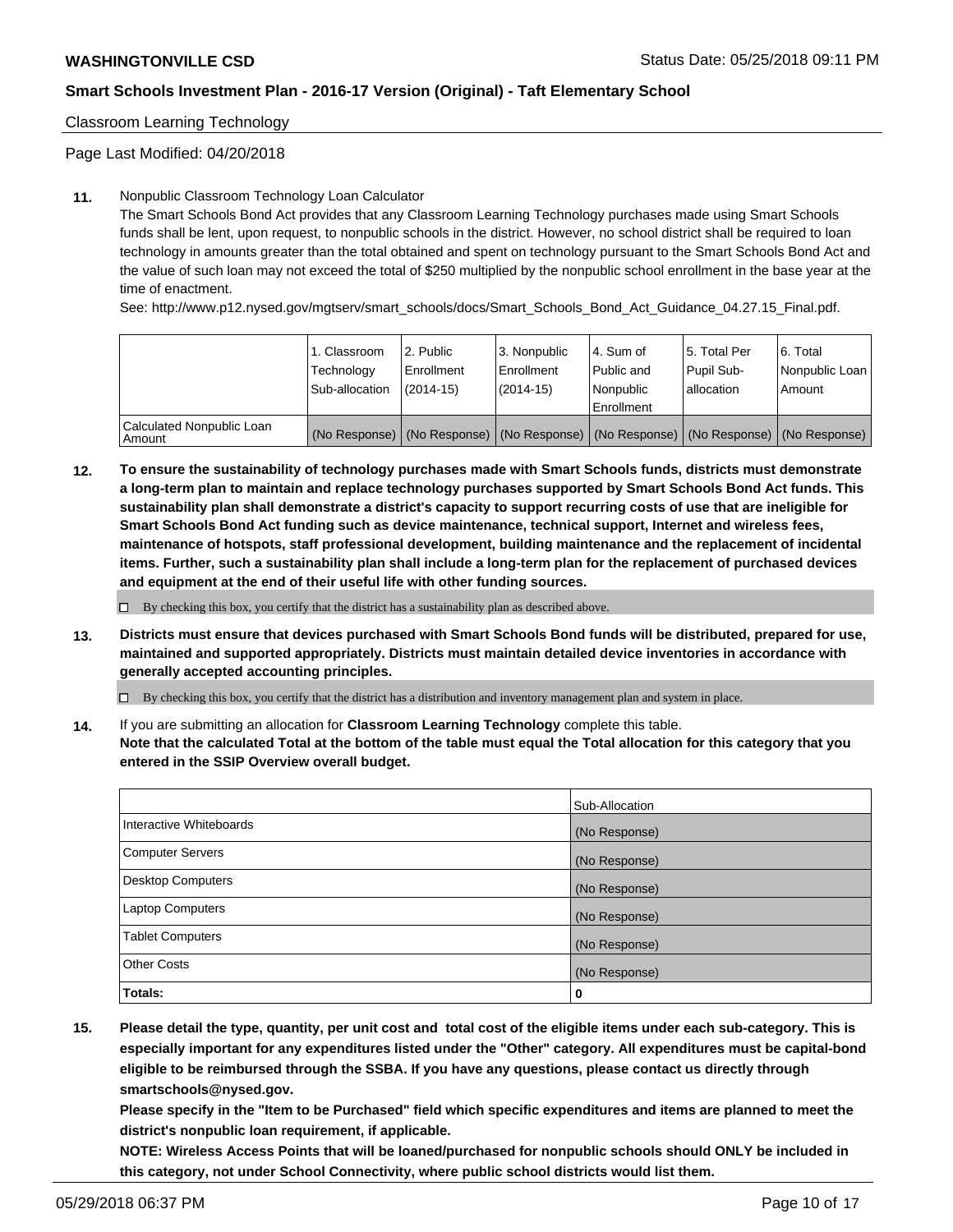Classroom Learning Technology

Page Last Modified: 04/20/2018

| each type.<br>(No Response)               | (No Response)          | (No Response) | (No Response) | (No Response)     |
|-------------------------------------------|------------------------|---------------|---------------|-------------------|
| type.<br>Repeat to add another item under |                        |               |               |                   |
| Select the allowable expenditure          | I Item to be Purchased | l Quantitv    | Cost per Item | <b>Total Cost</b> |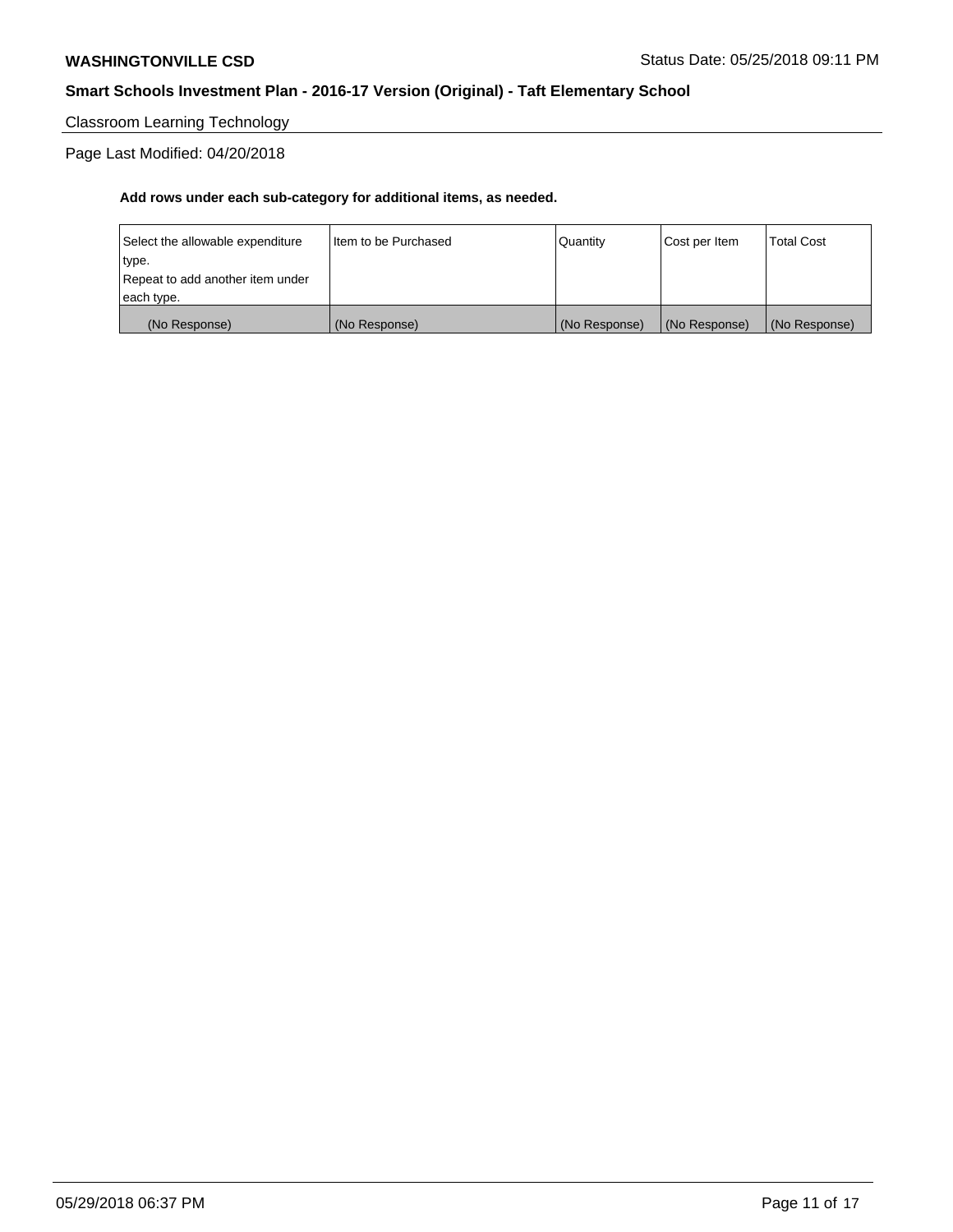#### Pre-Kindergarten Classrooms

Page Last Modified: 04/20/2018

**1. Provide information regarding how and where the district is currently serving pre-kindergarten students and justify the need for additional space with enrollment projections over 3 years.**

(No Response)

- **2. Describe the district's plan to construct, enhance or modernize education facilities to accommodate prekindergarten programs. Such plans must include:**
	- **Specific descriptions of what the district intends to do to each space;**
	- **An affirmation that pre-kindergarten classrooms will contain a minimum of 900 square feet per classroom;**
	- **The number of classrooms involved;**
	- **The approximate construction costs per classroom; and**
	- **Confirmation that the space is district-owned or has a long-term lease that exceeds the probable useful life of the improvements.**

(No Response)

**3. Smart Schools Bond Act funds may only be used for capital construction costs. Describe the type and amount of additional funds that will be required to support ineligible ongoing costs (e.g. instruction, supplies) associated with any additional pre-kindergarten classrooms that the district plans to add.**

(No Response)

**4. All plans and specifications for the erection, repair, enlargement or remodeling of school buildings in any public school district in the State must be reviewed and approved by the Commissioner. Districts that plan capital projects using their Smart Schools Bond Act funds will undergo a Preliminary Review Process by the Office of Facilities Planning.**

**Please indicate on a separate row each project number given to you by the Office of Facilities Planning.**

| <b>Project Number</b> |  |
|-----------------------|--|
| (No Response)         |  |

**5.** If you have made an allocation for **Pre-Kindergarten Classrooms,** complete this table.

**Note that the calculated Total at the bottom of the table must equal the Total allocation for this category that you entered in the SSIP Overview overall budget.**

|                                          | Sub-Allocation |
|------------------------------------------|----------------|
| Construct Pre-K Classrooms               | (No Response)  |
| Enhance/Modernize Educational Facilities | (No Response)  |
| Other Costs                              | (No Response)  |
| Totals:                                  | 0              |

**6. Please detail the type, quantity, per unit cost and total cost of the eligible items under each sub-category. This is especially important for any expenditures listed under the "Other" category. All expenditures must be capital-bond eligible to be reimbursed through the SSBA. If you have any questions, please contact us directly through smartschools@nysed.gov.**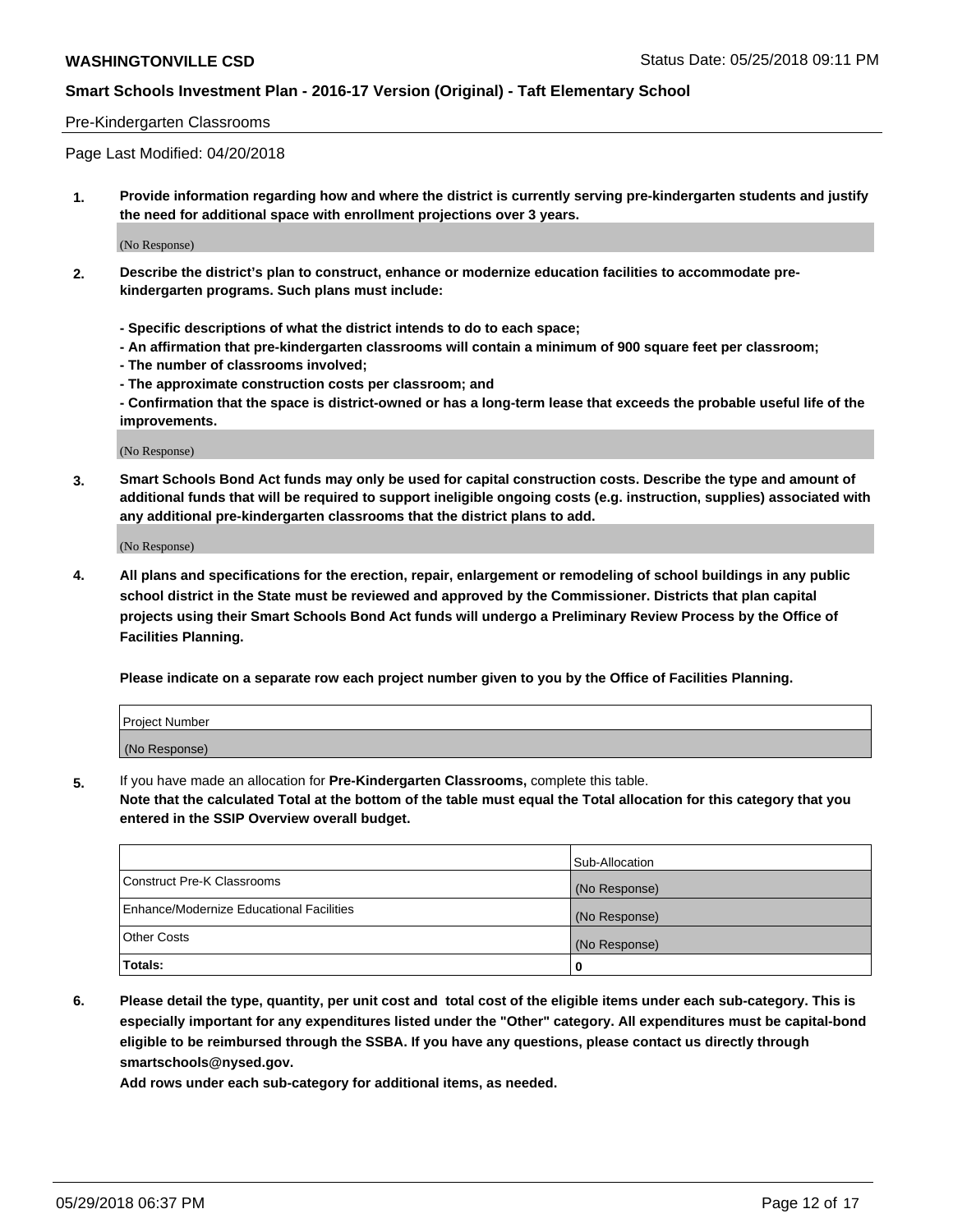# Pre-Kindergarten Classrooms

Page Last Modified: 04/20/2018

| Select the allowable expenditure | Item to be purchased | Quantity      | Cost per Item | <b>Total Cost</b> |
|----------------------------------|----------------------|---------------|---------------|-------------------|
| type.                            |                      |               |               |                   |
| Repeat to add another item under |                      |               |               |                   |
| each type.                       |                      |               |               |                   |
| (No Response)                    | (No Response)        | (No Response) | (No Response) | (No Response)     |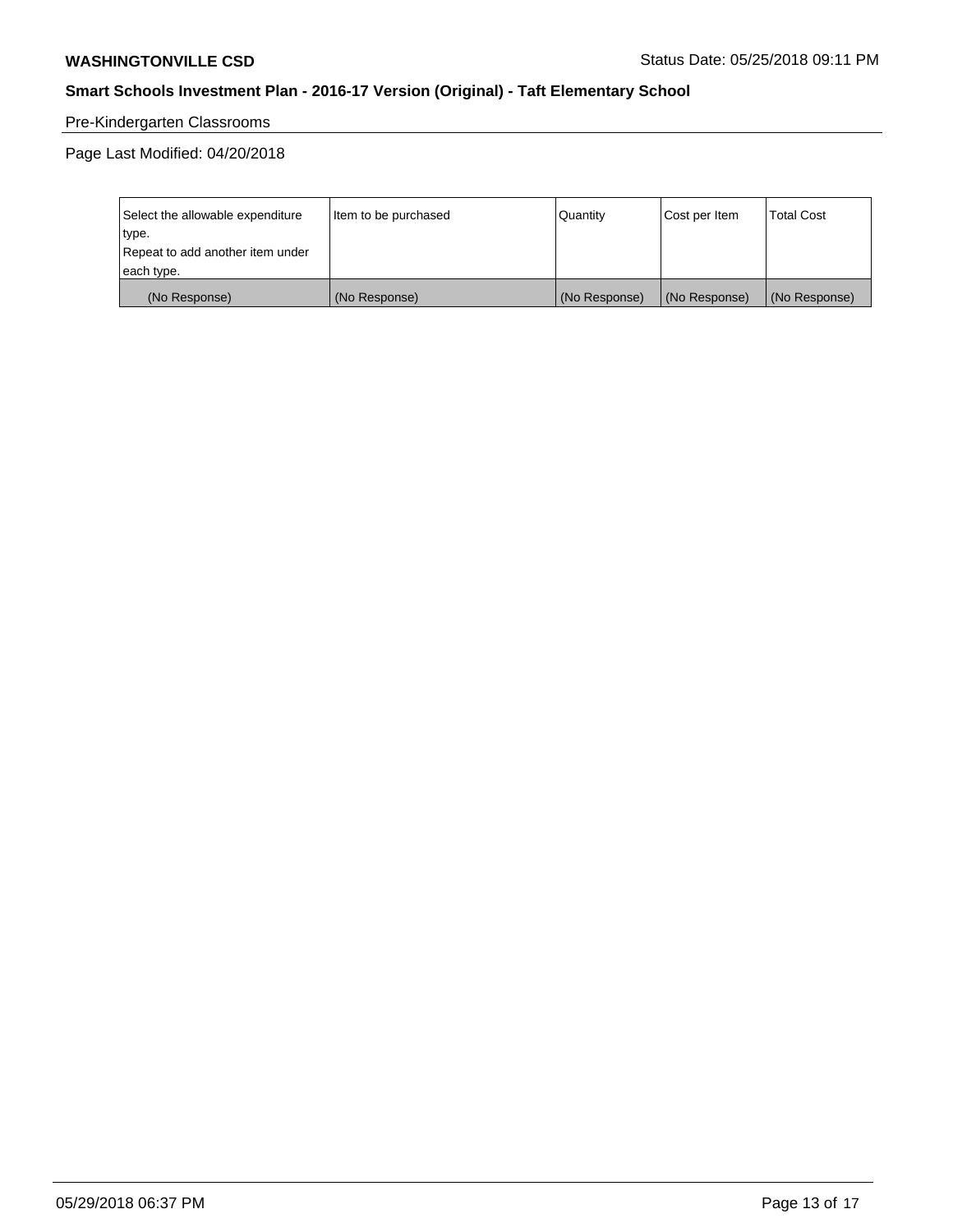Replace Transportable Classrooms

Page Last Modified: 05/25/2018

**1. Describe the district's plan to construct, enhance or modernize education facilities to provide high-quality instructional space by replacing transportable classrooms.**

The Washingtonville Central School District had created a Facilities Committee in 2014 in conjunction with the Building Condition Survey process. The committee identified a number of goals one of the goals was replacement of the portable classrooms at all 3 elementary schools. The SSBA funds will allow the District to remove all the portable classrooms at Taft Elementary School and replace them with permanent and appropriate classrooms. The renovation will include a modern library with computers for research assignments and additional technology that is not currently in the building. Also, there will be classroom renovations to better serve our Math and Reading programs as well as Special Education, Art and Aspire programs. This has been a goal of the District for many years and the \$2.8M will help off set some of the construction costs and allow the District to borrow less money there by benefiting the entire tax base.

**2. All plans and specifications for the erection, repair, enlargement or remodeling of school buildings in any public school district in the State must be reviewed and approved by the Commissioner. Districts that plan capital projects using their Smart Schools Bond Act funds will undergo a Preliminary Review Process by the Office of Facilities Planning.**

**Please indicate on a separate row each project number given to you by the Office of Facilities Planning.**

| <b>Project Number</b> |  |  |
|-----------------------|--|--|
| 4401020002-014        |  |  |
| (No Response)         |  |  |

**3. For large projects that seek to blend Smart Schools Bond Act dollars with other funds, please note that Smart Schools Bond Act funds can be allocated on a pro rata basis depending on the number of new classrooms built that directly replace transportable classroom units.**

**If a district seeks to blend Smart Schools Bond Act dollars with other funds describe below what other funds are being used and what portion of the money will be Smart Schools Bond Act funds.**

The total project cost at Taft ES is estimated at \$6,756,611. The other funding will be Bonds and Capital Reserves.

**4.** If you have made an allocation for **Replace Transportable Classrooms**, complete this table. **Note that the calculated Total at the bottom of the table must equal the Total allocation for this category that you entered in the SSIP Overview overall budget.**

|                                                | Sub-Allocation |
|------------------------------------------------|----------------|
| Construct New Instructional Space              | 2,125,100      |
| Enhance/Modernize Existing Instructional Space | 133,252        |
| <b>Other Costs</b>                             | (No Response)  |
| Totals:                                        | 2,258,352      |

**5. Please detail the type, quantity, per unit cost and total cost of the eligible items under each sub-category. This is especially important for any expenditures listed under the "Other" category. All expenditures must be capital-bond eligible to be reimbursed through the SSBA. If you have any questions, please contact us directly through smartschools@nysed.gov.**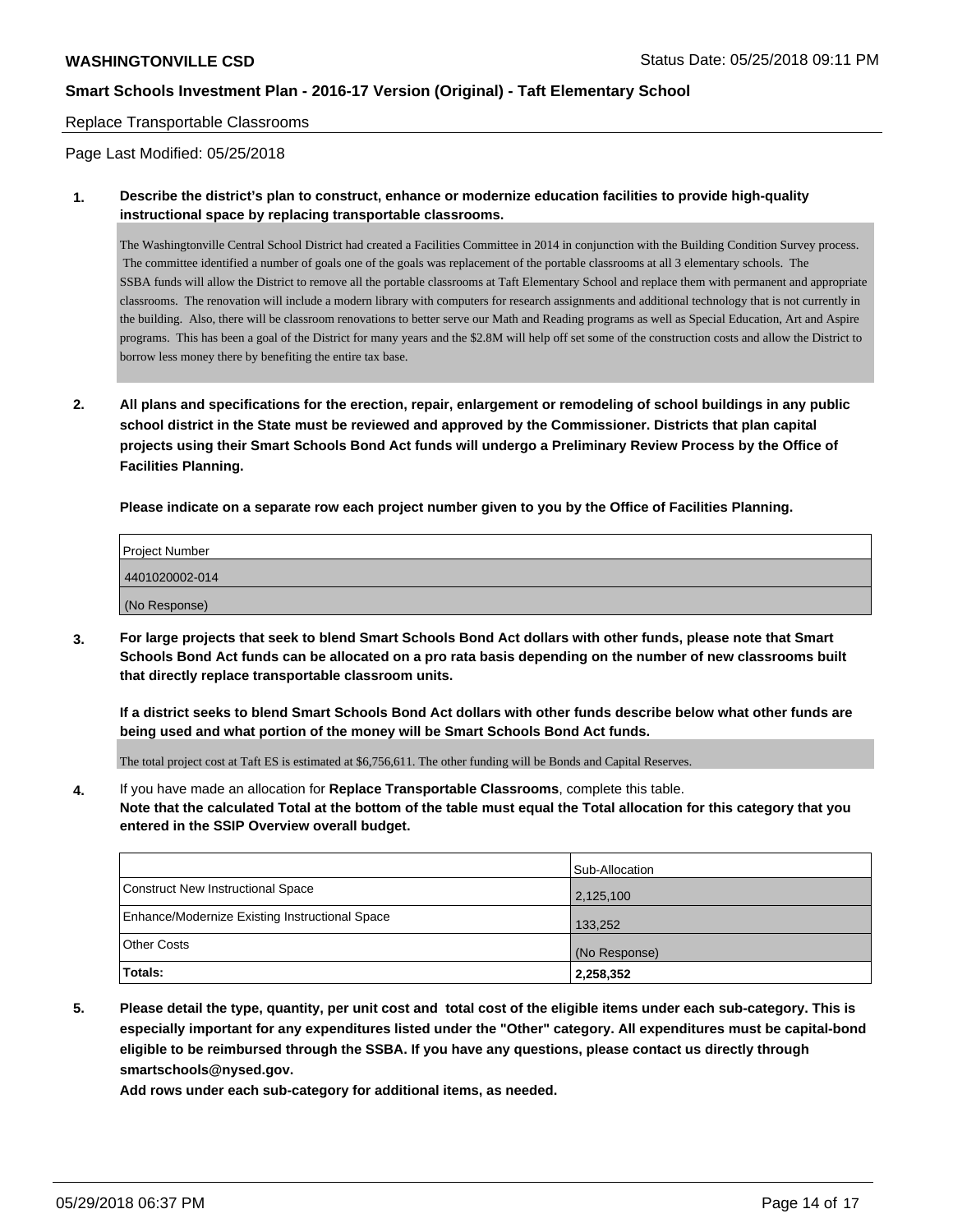# Replace Transportable Classrooms

Page Last Modified: 05/25/2018

| Select the allowable expenditure<br>type.<br>Repeat to add another item under<br>each type. | Item to be purchased      | Quantity | Cost per Item | <b>Total Cost</b> |
|---------------------------------------------------------------------------------------------|---------------------------|----------|---------------|-------------------|
| <b>Construct New Instructional</b><br>Space                                                 | Demo Taft                 | 1        | 338,751       | 338,751           |
| <b>Construct New Instructional</b><br>Space                                                 | <b>Electric Taft</b>      | 1        | 203,252       | 203,252           |
| <b>Construct New Instructional</b><br>Space                                                 | <b>Furnishings Taft</b>   | 1        | 90,334        | 90,334            |
| <b>Construct New Instructional</b><br>Space                                                 | <b>HVAC Taft</b>          | 1        | 271,002       | 271,002           |
| <b>Construct New Instructional</b><br>Space                                                 | <b>General Contractor</b> | 1        | 290,824       | 290,824           |
| <b>Construct New Instructional</b><br>Space                                                 | <b>Tech Taft</b>          | 1        | 67,751        | 67,751            |
| <b>Construct New Instructional</b><br>Space                                                 | Windows/doors             | 1        | 203,253       | 203,253           |
| <b>Construct New Instructional</b><br>Space                                                 | Site work                 | 1        | 50,983        | 50,983            |
| <b>Construct New Instructional</b><br>Space                                                 | Brick, flashing, concrete | 1        | 426,691       | 426,691           |
| <b>Construct New Instructional</b><br>Space                                                 | Roof                      | 1        | 80,412        | 80,412            |
| <b>Construct New Instructional</b><br>Space                                                 | <b>Block</b>              | 1        | 24,895        | 24,895            |
| <b>Construct New Instructional</b><br>Space                                                 | Steel framing             | 1        | 76,952        | 76,952            |
| <b>Enhance/Modernize Existing</b><br><b>Instructional Space</b>                             | Trim, shelving, flooring  | 1        | 133,252       | 133,252           |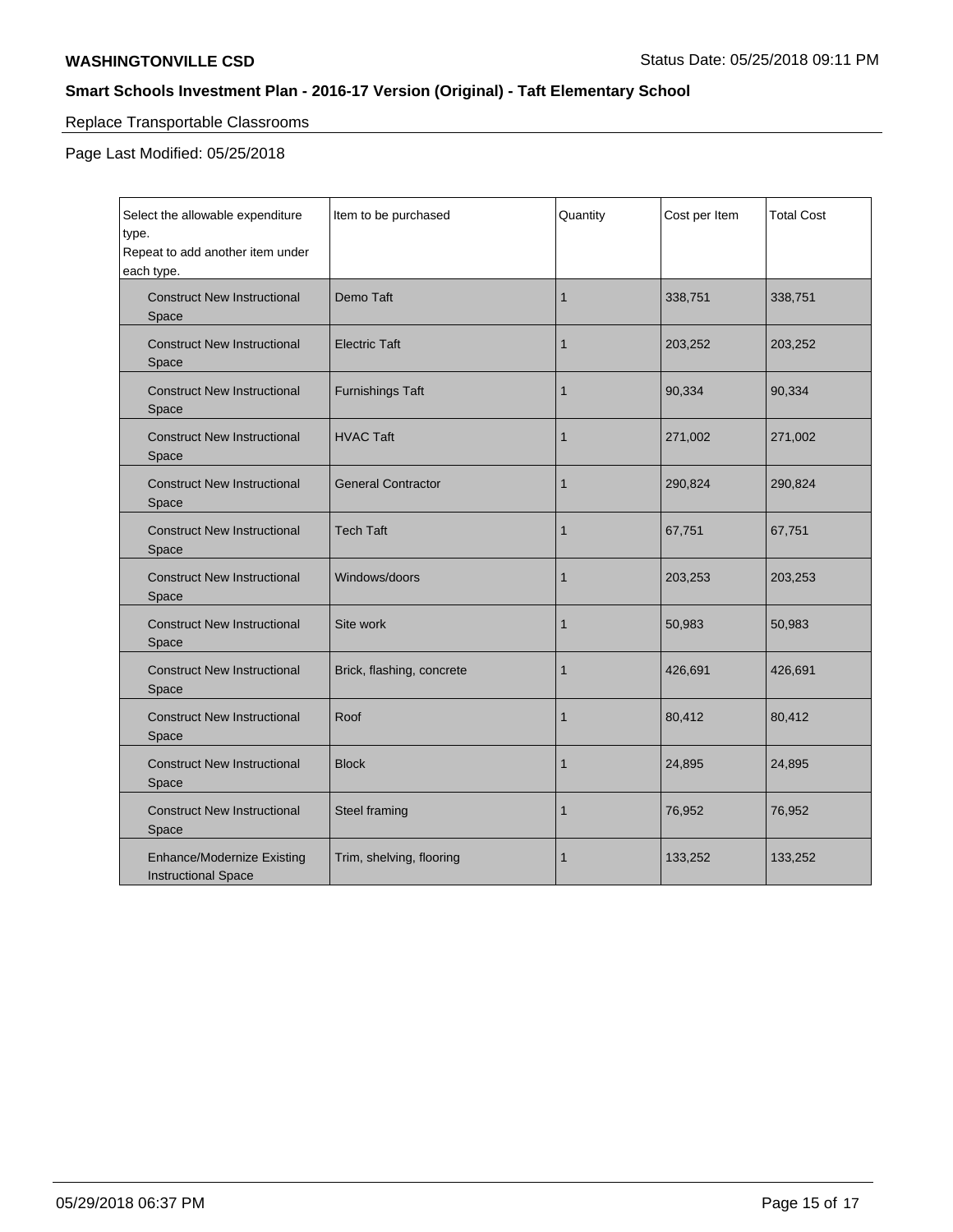#### High-Tech Security Features

Page Last Modified: 04/20/2018

**1. Describe how you intend to use Smart Schools Bond Act funds to install high-tech security features in school buildings and on school campuses.**

(No Response)

**2. All plans and specifications for the erection, repair, enlargement or remodeling of school buildings in any public school district in the State must be reviewed and approved by the Commissioner. Districts that plan capital projects using their Smart Schools Bond Act funds will undergo a Preliminary Review Process by the Office of Facilities Planning.** 

**Please indicate on a separate row each project number given to you by the Office of Facilities Planning.**

| <b>Project Number</b> |  |  |
|-----------------------|--|--|
|                       |  |  |
| (No Response)         |  |  |

- **3. Was your project deemed eligible for streamlined Review?**
	- Yes  $\square$  No
- **4. Include the name and license number of the architect or engineer of record.**

| Name          | License Number |
|---------------|----------------|
| (No Response) | (No Response)  |

**5.** If you have made an allocation for **High-Tech Security Features**, complete this table. **Note that the calculated Total at the bottom of the table must equal the Total allocation for this category that you entered in the SSIP Overview overall budget.**

|                                                      | Sub-Allocation |
|------------------------------------------------------|----------------|
| Capital-Intensive Security Project (Standard Review) | (No Response)  |
| <b>Electronic Security System</b>                    | (No Response)  |
| <b>Entry Control System</b>                          | (No Response)  |
| Approved Door Hardening Project                      | (No Response)  |
| <b>Other Costs</b>                                   | (No Response)  |
| Totals:                                              | 0              |

**6. Please detail the type, quantity, per unit cost and total cost of the eligible items under each sub-category. This is especially important for any expenditures listed under the "Other" category. All expenditures must be capital-bond eligible to be reimbursed through the SSBA. If you have any questions, please contact us directly through smartschools@nysed.gov.**

| Select the allowable expenditure | Item to be purchased | Quantity      | Cost per Item | <b>Total Cost</b> |
|----------------------------------|----------------------|---------------|---------------|-------------------|
| type.                            |                      |               |               |                   |
| Repeat to add another item under |                      |               |               |                   |
| each type.                       |                      |               |               |                   |
| (No Response)                    | (No Response)        | (No Response) | (No Response) | (No Response)     |